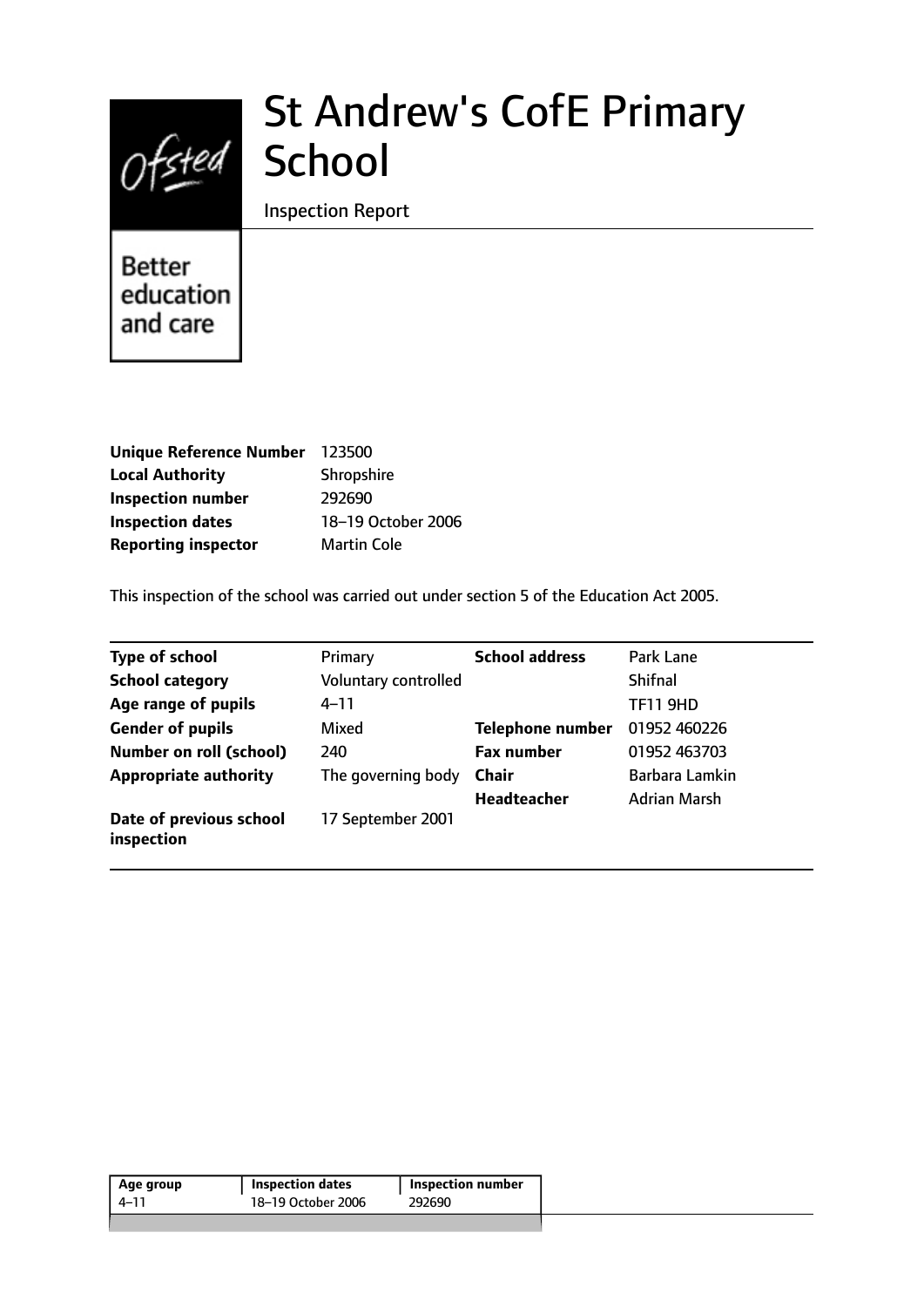© Crown copyright 2006

Website: www.ofsted.gov.uk

This document may be reproduced in whole or in part for non-commercial educational purposes, provided that the information quoted is reproduced without adaptation and the source and date of publication are stated.

Further copies of this report are obtainable from the school. Under the Education Act 2005, the school must provide a copy of this report free of charge to certain categories of people. A charge not exceeding the full cost of reproduction may be made for any other copies supplied.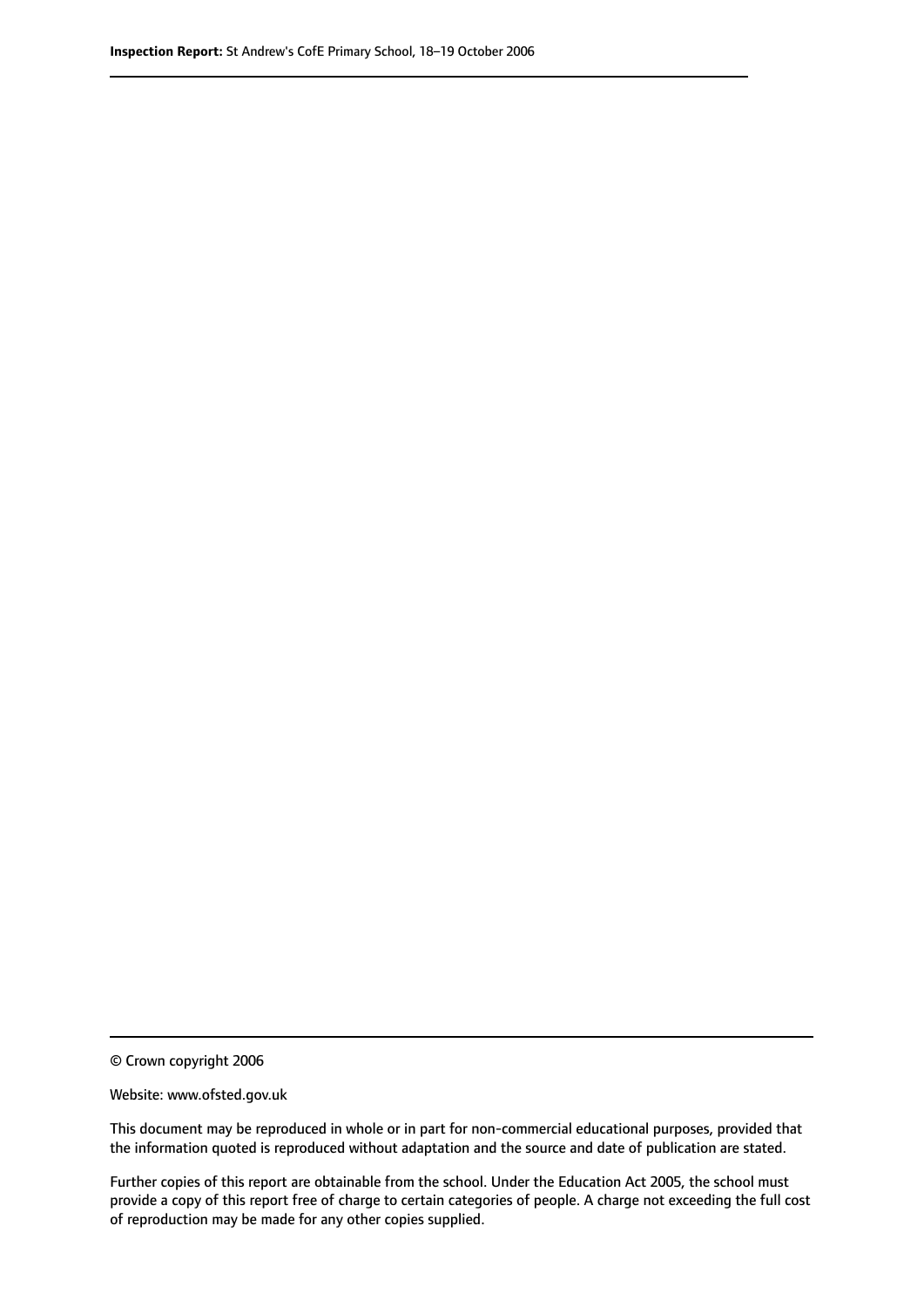# **Introduction**

The inspection was carried out by three Additional Inspectors.

## **Description of the school**

The school is a little larger than average for a primary school. Almost all pupils are White British. Overall, the attainment of pupils starting at the school is a little above average. A recent decline in pupil numbers has led to the acceptance of some pupils from beyond the immediate locality who join the school at different stages of their primary schooling. This has resulted in an increase in the proportion of pupils with learning difficulties or disabilities, though the current proportion of such pupils is broadly average by national standards.

## **Key for inspection grades**

| Grade 1 | Outstanding  |
|---------|--------------|
| Grade 2 | Good         |
| Grade 3 | Satisfactory |
| Grade 4 | Inadequate   |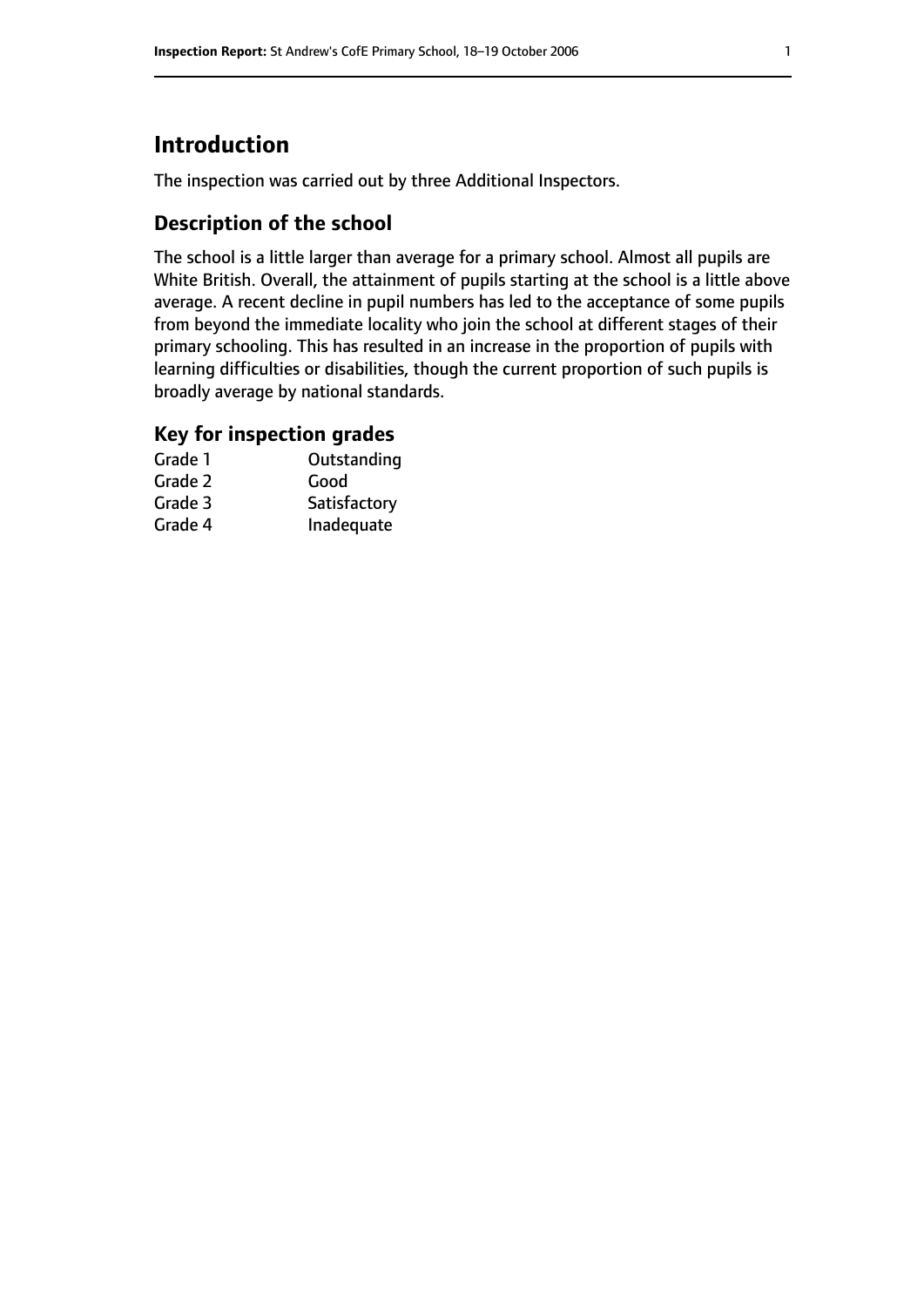# **Overall effectiveness of the school**

#### **Grade: 2**

This is a good school. The good quality of education provided for pupils from the Reception class right through to Year 6 helps them achieve well. They make good progress and leave Year 6 with clearly above average standards. A main reason for this is the very good personal development and well-being of pupils which is evident in their positive attitudes to school, their harmonious relationships with school staff and each other and their very good behaviour. Pupils enjoy school and feel safe there thanks to the good care, guidance and support the school provides. Pupils respond well to thorough guidance on pursuing a healthy lifestyle, making extensive use of the many opportunities the school provides for them to take exercise. Good progress in academic skills together with the growth of responsible attitudes and self-confidence are preparing pupils well for their continuing education and their future adult lives. Pupils' good progress, both in their learning and their personal development, reflects the good quality of the teaching. Teachers' very effective management of pupils means that lessons are calm and purposeful. Pupils try hard and produce substantial, well presented work. Teachers assess pupils' progress thoroughly and then usually precisely plan teaching that helps pupils take the next steps in learning. However, in the case of a few older and more able pupils, some of the work provided is insufficiently challenging, especially in mathematics. A good curriculum supports pupils' good progress in the main subjects but also has strengths in provision for personal, social and health education, and music and physical education. There is also a wealth of extra activities beyond classrooms and after lessons which add to pupils' learning opportunities and promote enjoyment. Although pupils show a good capacity to learn independently, the teaching and curriculum do not fully exploit this and opportunities for pupils to solve their own problems and show initiative and creativity are too few.

Good quality in all areas of the school's work is the result of good, clear-sighted and determined leadership and management. The headteacher and senior colleagues put into practice a clear commitment to meeting the full range of all pupils' needs, ensuring equal opportunity for all. The school knows its strengths well and how it can be better still. It is innovative in its search for ways to enhance the quality of education. There has been good improvement since the previous inspection and the capacity for further improvement is good.

#### **What the school should do to improve further**

- Ensure that older and more able pupils are always fully challenged by their tasks, especially in mathematics.
- Increase opportunities for pupils to learn independently, show creativity and develop problem-solving skills.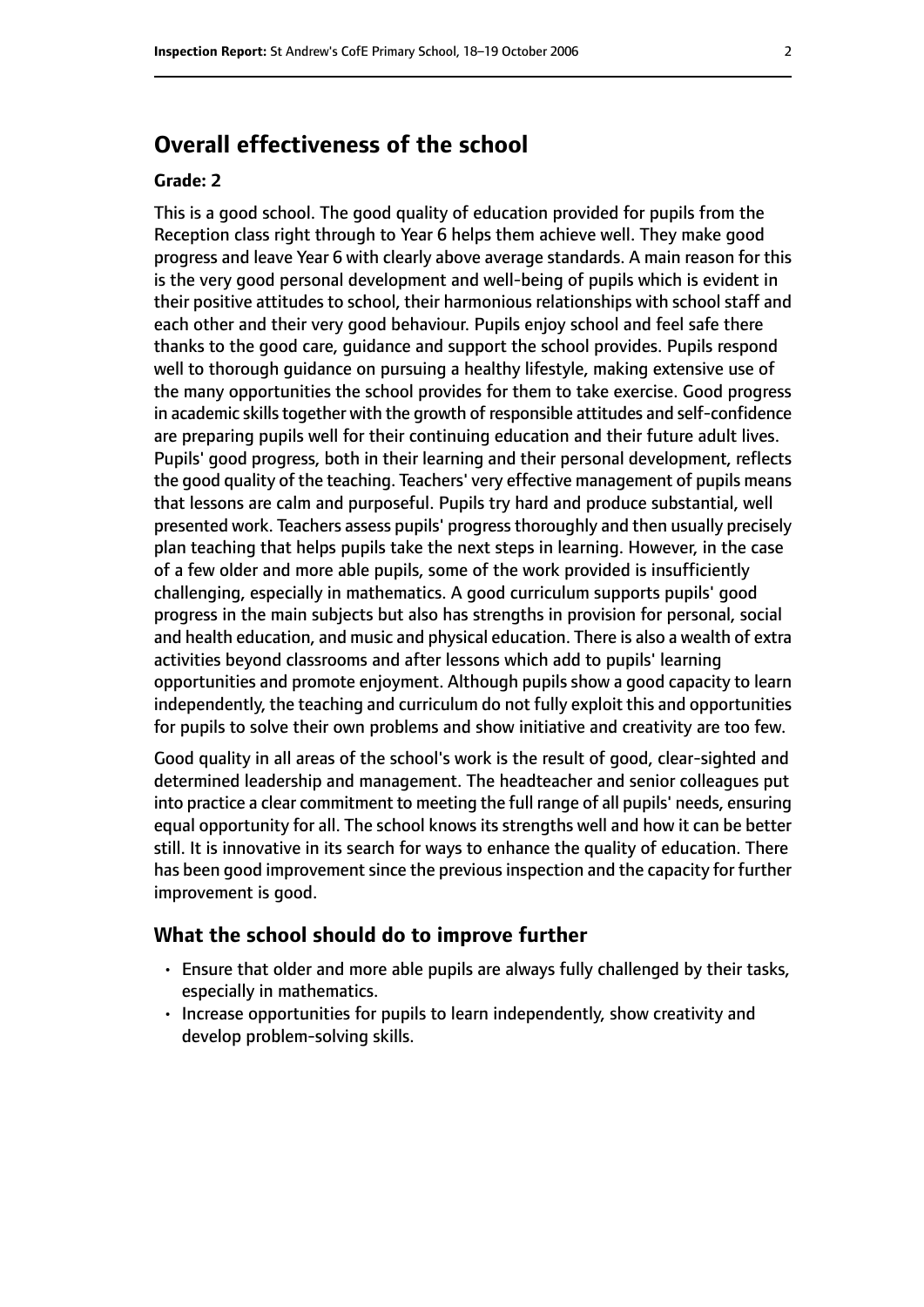## **Achievement and standards**

#### **Grade: 2**

Pupils achieve well. Almost all reach, and a good number exceed, the realistic targets the school sets for them. Children make good progress both in the Reception class and in Years 1 - 6. When pupils take national tests at the end of Year 2, their results are significantly above average. By the end of Year 6, pupils have attained well above average standards in English and science and above average standards in mathematics, as their national test results show. Overall results in the 2004 tests were exceptionally high. More recently, Year 6 results have been a little lower, especially in mathematics where fewer of the more able pupils have achieved the higher levels of attainment expected of them. This reflects occasional lack of challenge in the teaching of these pupils and insufficient attention to problem-solving in their learning. In addition, the small overall dip in results reflects the recent trend for some pupils to join the school at a late stage of their primary education. Often these pupils score less well than other pupils in the Year 6 tests despite making good progress during their relatively short time at the school. Throughout the school, good provision for pupils who have learning difficulties or disabilities helps them to make good progress towards the targets set for them.

### **Personal development and well-being**

#### **Grade: 2**

Children get off to a good start in the Reception class, where they quickly learn to join happily and confidently in school life. In Years 1 to 6 pupils' enjoyment of school is evident in the above average level of their attendance and their keen participation in after school activity. Pupils have responsible attitudes and they behave very well in lessons and around the school. This reflects pupils' good spiritual, moral, social and cultural development, which promotes caring and responsible attitudes, a strong sense of right and wrong and respect for cultural differences. However, opportunities for pupils to show just how responsible, independent and self-disciplined they can be are limited by an emphasis in lessons on teachers directing most of the learning. Pupils happily celebrate acts of worship and value these and other occasions when they are encouraged to reflect on deeper issues in life. For example, two boys in a class worship session were happy to demonstrate their interpretation of team spirit, a commodity found readily in this school. Pupils contribute well to the community. They willingly take on responsibilities as when some older pupils act as'computer technicians' looking after equipment. The active school council makes a good contribution to the community, influencing many aspects of school life and also making representations to the town council. A link with a local magistrate is well developed. Pupils respond well to good guidance on staying safe and healthy. Most know why they eat healthy foods and, with parents' support, bring healthy snacks for morning break.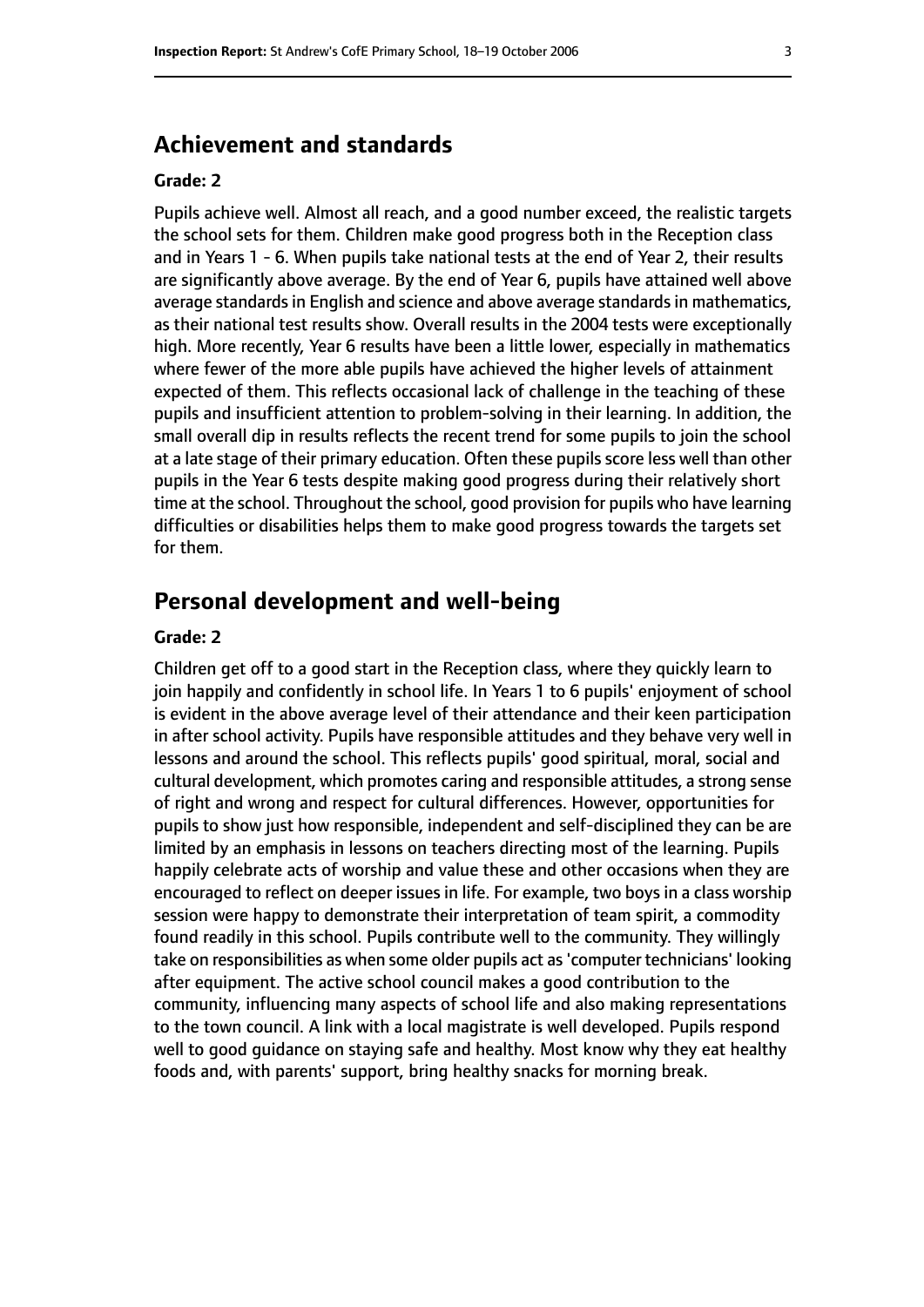# **Quality of provision**

#### **Teaching and learning**

#### **Grade: 2**

Teaching is especially skilful in the management of pupils so that they behave very well, try hard and concentrate fully. Lessons are calm, business-like and cheerful events. Very co-operative relationships between teachers and pupils are based on caring attitudes and an emphasis on encouragement. Teachers know their subjects well and use this knowledge well to explain things clearly. They make good use of interactive whiteboards to increase the impact of presentations and demonstrations. Lessons are carefully planned and usually make good use of thorough, regular assessments of pupils' progress to see the work builds on pupils' previous attainment and to identify pupils who need extra help. However, a minority of older pupils with high ability are not always sufficiently challenged by the tasks planned, especially in mathematics. This partly results from a tendency for some lessons to rely too much on teacher-directed whole-class activity; as one pupil put it, 'we spend too long on the carpet'. This is at the expense of opportunities for pupils to apply their keen attitudes and clear ability to work independently on tasks that fully challenge them as individuals and encourage creativity and problem-solving.

## **Curriculum and other activities**

#### **Grade: 2**

Curriculum planning is thorough and ensures good progress in basic skills of literacy, numeracy and information and communication technology (ICT). Pupils are able to exploit their good ICT skills as they learn in subjects across the curriculum. Topics link work in different subjects well, making the learning more meaningful and making best use of available time. Visiting specialist teachers support good activities in music and physical education. The thorough programme of personal, social and health education promotes good personal development and is valued by pupils. The curriculum meets almost all pupils' needs, but opportunities to develop creative and investigative skills and for the most able pupils to be consistently challenged are insufficient. There is a good range of well attended clubs and other activities outside the classroom that contribute well to pupils' learning, personal development and enjoyment. The support of coaching staff from the local sports college valuably extends opportunities in sports.

#### **Care, guidance and support**

#### **Grade: 2**

The constant care teachers and support staff show in their dealings with pupils is complemented by rigorous formal procedures for ensuring pupils' health, safety and welfare at school. Pupils say they feel safe and secure and can discuss with their class teachers any worries. The headteacher and all his colleagues have a thorough knowledge of pupils as individuals and of their progress both academic and personal. The school has strong links with appropriate agencies, and with parents, to fully support pupils,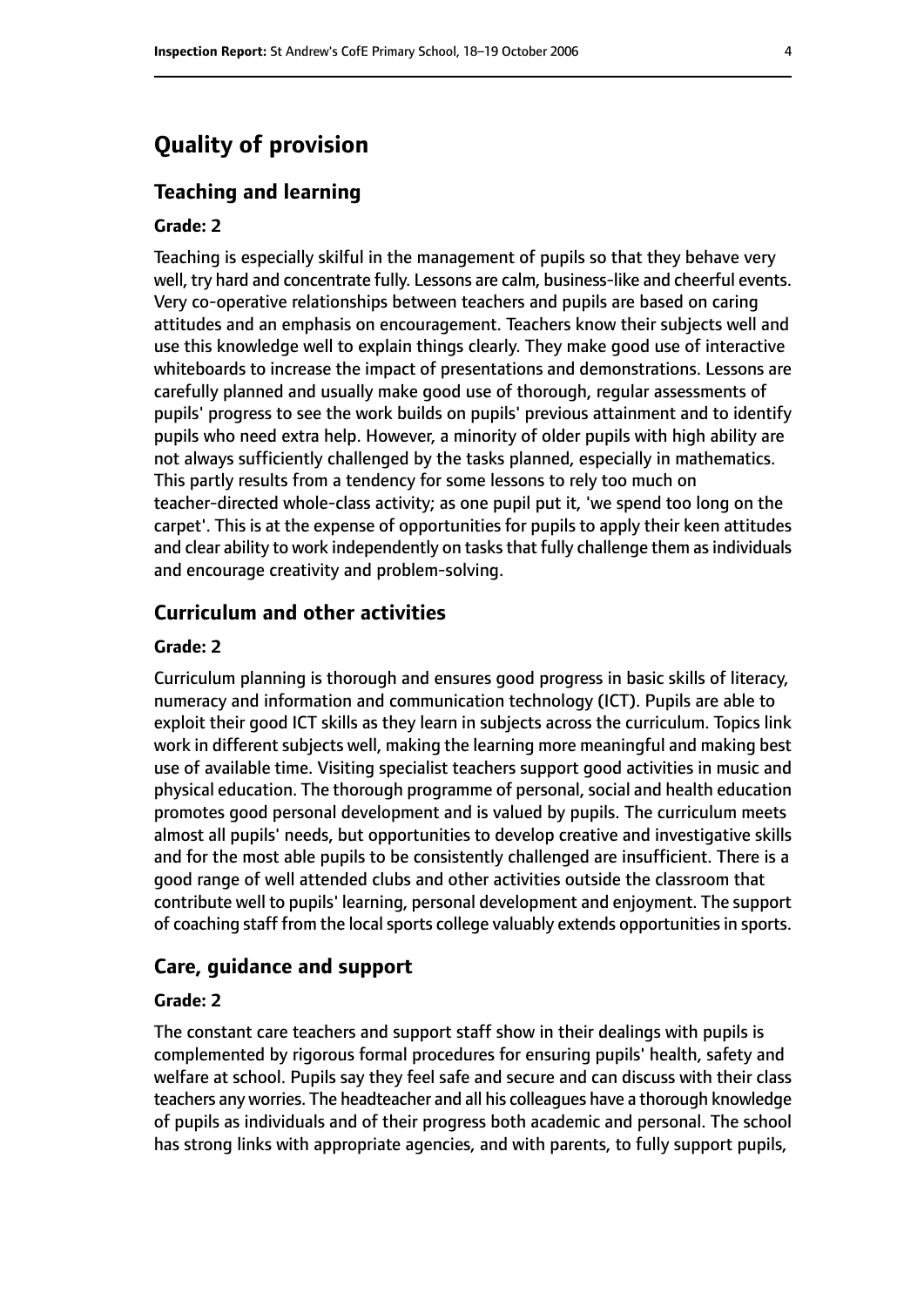especially those with the greatest needs. Guidance for pupils in both personal and academic matters is generally good. Most pupils know the targets set for them well and understand clearly what they have to do to make progress, but there is some inconsistency between classes in this. Procedures to help new pupils settle into the school are good.

## **Leadership and management**

#### **Grade: 2**

The school is led with vision and determination by the headteacher. The school has a very clear sense of values and purpose that is reflected in the good quality of education that serves pupils' needs, both academic and personal, well. A clear commitment to providing equal opportunities for pupils is effectively put into practice, and is especially well reflected in support for those experiencing the greatest difficulty. Strong staff teamwork unites around these shared values and purposes. The school keeps a good, systematic check on its own performance and especially on pupils' progress. It is less careful to check that some new initiatives, like setting of pupil targets, are implemented consistently. Thorough plans made to improve the school are accurately based on evidence of the top priorities and developments are well supported with provision of further training for staff. Enterprise is shown in a willingness to innovate and the exploiting of productive links with other schools and organizations which contribute expertise. Governors contribute well to checks on performance and planning for the future and they play a full part in ensuring judicious use of finances.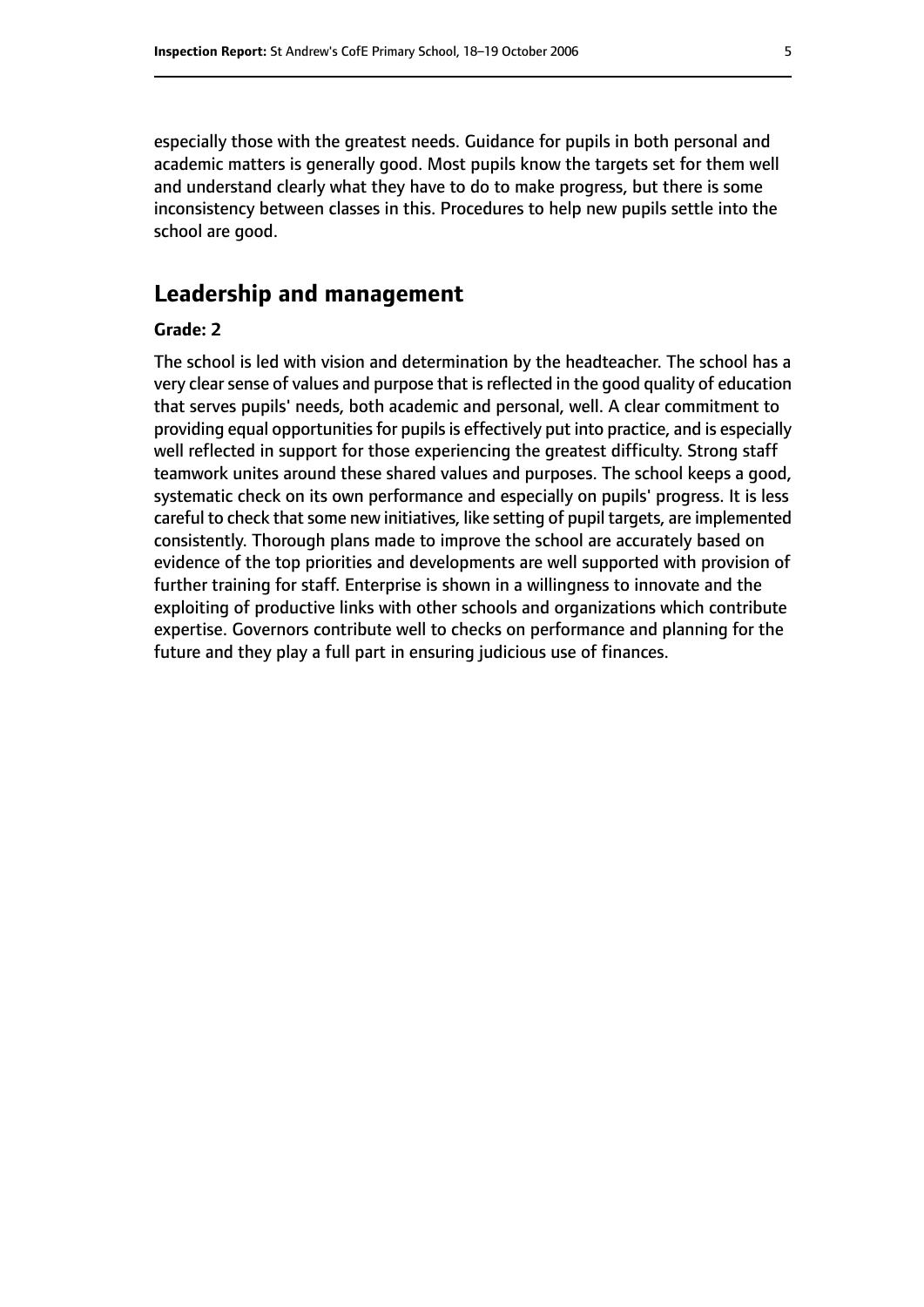**Any complaints about the inspection or the report should be made following the procedures set out inthe guidance 'Complaints about school inspection', whichis available from Ofsted's website: www.ofsted.gov.uk.**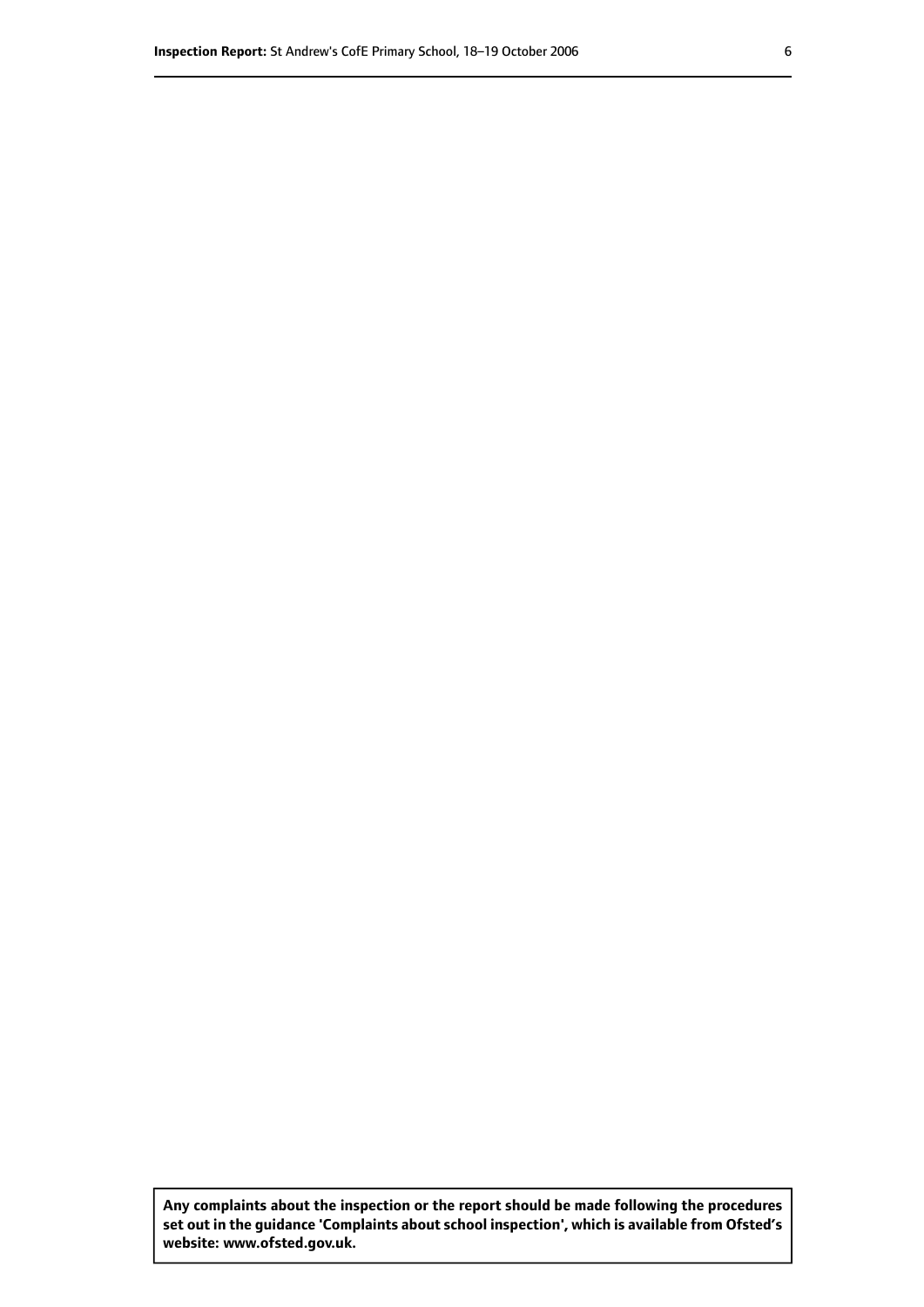# **Inspection judgements**

| Key to judgements: grade 1 is outstanding, grade 2 good, grade 3 satisfactory, and grade 4 | <b>School</b>  |
|--------------------------------------------------------------------------------------------|----------------|
| inadeauate                                                                                 | <b>Overall</b> |

# **Overall effectiveness**

| How effective, efficient and inclusive is the provision of education, integrated<br>care and any extended services in meeting the needs of learners? |     |
|------------------------------------------------------------------------------------------------------------------------------------------------------|-----|
| How well does the school work in partnership with others to promote learners'<br>well-being?                                                         |     |
| The quality and standards in the Foundation Stage                                                                                                    |     |
| The effectiveness of the school's self-evaluation                                                                                                    |     |
| The capacity to make any necessary improvements                                                                                                      |     |
| Effective steps have been taken to promote improvement since the last<br>inspection                                                                  | Yes |

## **Achievement and standards**

| How well do learners achieve?                                                                               |  |
|-------------------------------------------------------------------------------------------------------------|--|
| The standards <sup>1</sup> reached by learners                                                              |  |
| How well learners make progress, taking account of any significant variations between<br>groups of learners |  |
| How well learners with learning difficulties and disabilities make progress                                 |  |

# **Personal development and well-being**

| How good is the overall personal development and well-being of the<br>learners?                                  |  |
|------------------------------------------------------------------------------------------------------------------|--|
| The extent of learners' spiritual, moral, social and cultural development                                        |  |
| The behaviour of learners                                                                                        |  |
| The attendance of learners                                                                                       |  |
| How well learners enjoy their education                                                                          |  |
| The extent to which learners adopt safe practices                                                                |  |
| The extent to which learners adopt healthy lifestyles                                                            |  |
| The extent to which learners make a positive contribution to the community                                       |  |
| How well learners develop workplace and other skills that will contribute to<br>their future economic well-being |  |

# **The quality of provision**

| How effective are teaching and learning in meeting the full range of the<br>  learners' needs?                      |  |
|---------------------------------------------------------------------------------------------------------------------|--|
| $\mid$ How well do the curriculum and other activities meet the range of needs<br>$\mid$ and interests of learners? |  |
| How well are learners cared for, guided and supported?                                                              |  |

 $^1$  Grade 1 - Exceptionally and consistently high; Grade 2 - Generally above average with none significantly below average; Grade 3 - Broadly average to below average; Grade 4 - Exceptionally low.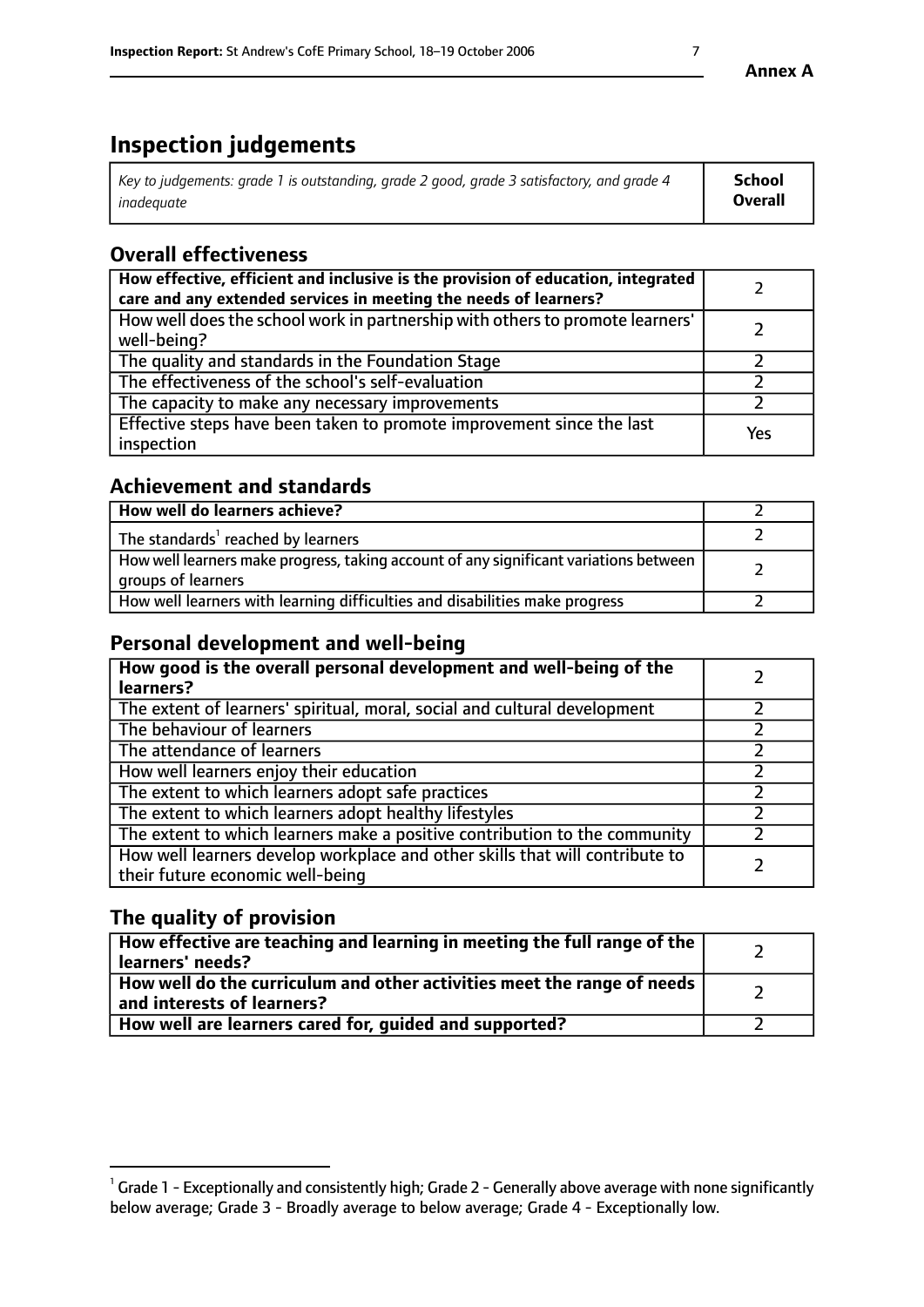# **Leadership and management**

| How effective are leadership and management in raising achievement<br>and supporting all learners?                                              |               |
|-------------------------------------------------------------------------------------------------------------------------------------------------|---------------|
| How effectively leaders and managers at all levels set clear direction leading<br>to improvement and promote high quality of care and education |               |
| How effectively performance is monitored, evaluated and improved to meet<br>challenging targets                                                 | $\mathcal{L}$ |
| How well equality of opportunity is promoted and discrimination tackled so<br>that all learners achieve as well as they can                     |               |
| How effectively and efficiently resources, including staff, are deployed to<br>achieve value for money                                          | $\mathcal{P}$ |
| The extent to which governors and other supervisory boards discharge their<br>responsibilities                                                  |               |
| Do procedures for safequarding learners meet current government<br>requirements?                                                                | Yes           |
| Does this school require special measures?                                                                                                      | No            |
| Does this school require a notice to improve?                                                                                                   | <b>No</b>     |